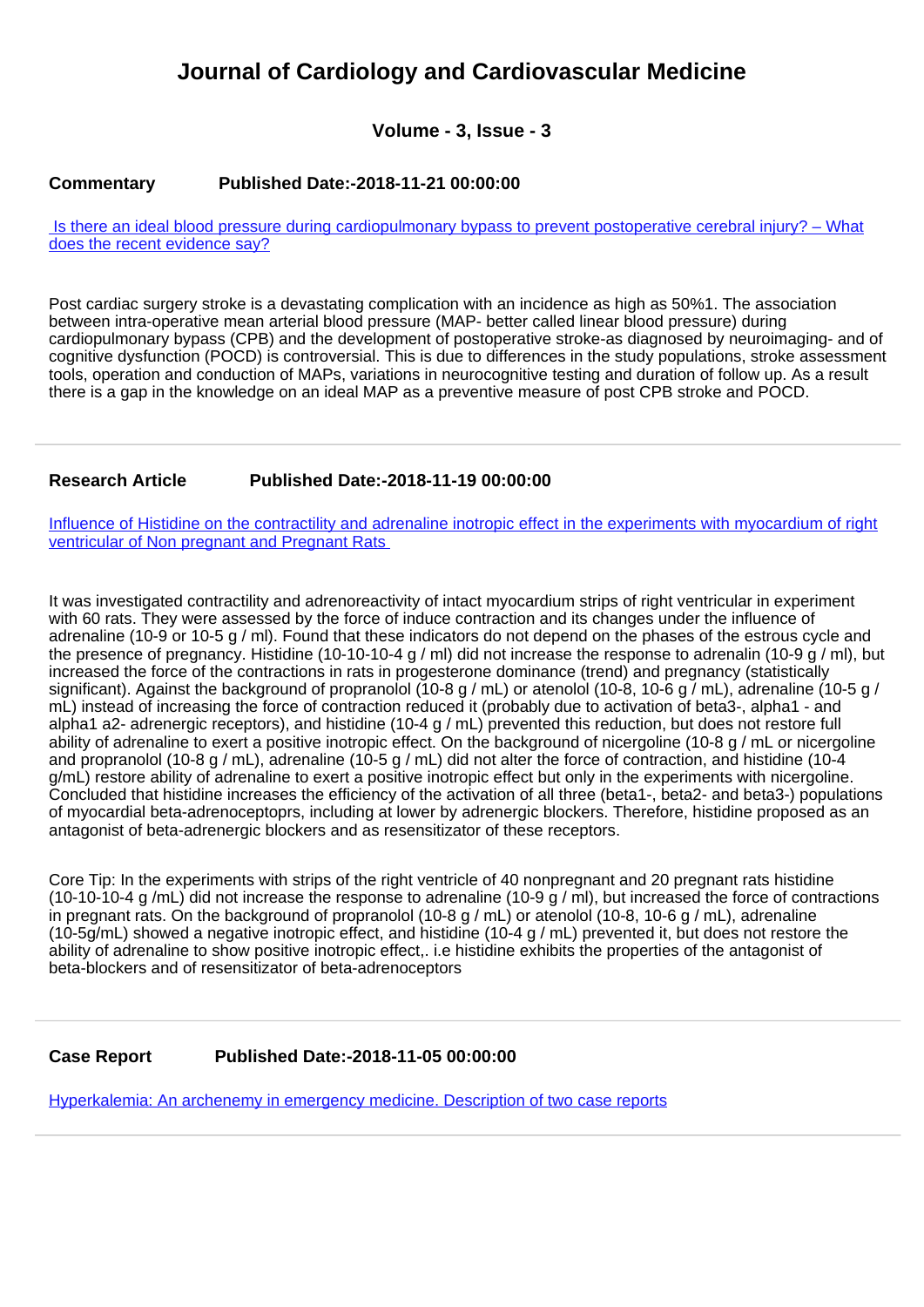Potassium is an important ion capable to maintain intra-extracellular electric gradient. Variations in the intra-extracellular ionic flow may alter cells functions, skeletal and smooth muscle contractility and electric activity of myocardial cells.

In this study we demonstrated that high level of serum potassium may be associated with cardiac and neurological life-threatening diseases.

We describe two case reports in which one patient, chronic hemodialysed, presented with cardiogenic shock in setting of hyperkalemia; the other, with end-stage kidney disease, showed a flaccid paralysis associated to high level of serum potassium during potassium sparing diuretic therapy.

Emergency haemodialysis was performed with a complete remission of the clinical manifestations.

Indeed, the use of simply diagnostic instruments such as serum electrolyte assay and electrocardiographic study (ECG) are helpful in clinical practice solving in timely serious complications due to hyperkalemia.

#### **Review Article Published Date:-2018-10-29 00:00:00**

[Endogenous sensitizer of beta-adrenergic receptors \(ESBAR\) and its analogs \(review\)](https://www.cardiologymedjournal.com/articles/jccm-aid1028.pdf)

The results of the 20 years studies of the presence in blood serum and other body fluids of endogenous modulators of adrenergic and M-cholinergic impact as a component of humoral link of autonomic nervous system. The article is devoted to the endogenous sensitizer of beta-adrenergic receptor (ESBAR) - water-soluble low molecular weight substances, analogs of which are histidine, tryptophan, tyrosine, mildronat and preductal. It is shown, that separate dilutions of human serum and animal (as a source of ESBAR) and analogs of ESBAR ways to enhance the effectiveness of activation of beta-adrenoceptors (AR) of smooth muscle (uterus, coronary and renal arteries, trachea, stomach), myocardium, erythrocytes and platelets (respectively influenced of histidine and tryptophan). It is reported that content of ESBAR in human serum (according to the titers of its dilution) depends on the sex and the presence of somatic diseases, and at women are also on the stage of reproduction and obstetric complications It is discussed possible mechanisms of ESBAR action, its physiological role, including as a component of beta-adrenoceptor inhibitory mechanism for myometrium, as well as the prospect of the use of analogs of ESBAR, including for the prevention of preterm labor, and for the treatment of bronchial asthma, coronary heart disease, hypertension and heart failure.

**Research Article Published Date:-2018-10-17 00:00:00**

[An observational study of the occurrence of anxiety, depression and self-reported quality of life 2 years after](https://www.cardiologymedjournal.com/articles/jccm-aid1027.pdf) [myocardial infarction](https://www.cardiologymedjournal.com/articles/jccm-aid1027.pdf)